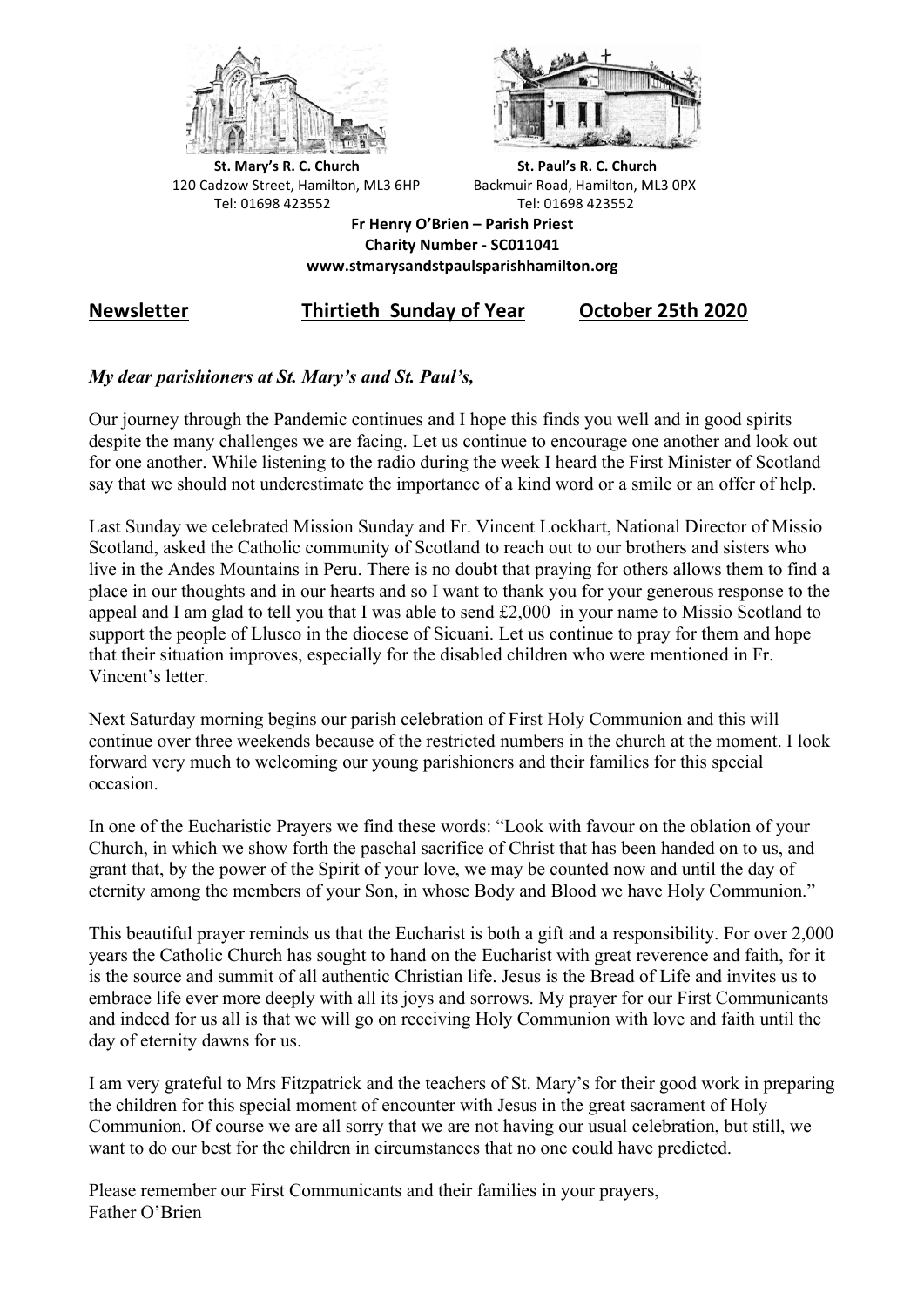#### \*\*\*\*\*\*\*\*\*\*\*\*\*\*\*\*\*\*\*\*\*\*\*\*\*\*\*\*\*\*\*\*\*\*\*\*

**First Holy Communion Cards and Gifts are available in the stall at St. Mary's Church and in the stall at St. Paul's Church.**

## **Christmas Cards will be available at St. Mary's from early November**

#### **\*\*\*\*\*\*\*\*\*\*\*\*\*\*\*\*\*\*\*\*\*\*\*\*\*\*\*\*\*\*\*\*\*\*\*\*\*8**

### **A Message from the Catholic Men's Society: Let the Children Live – Zoom Meeting:**

parishioners and friends are invited to join us on Monday  $26<sup>th</sup>$  October from 11am, for a presentation on the work of 'Let the Children Live' our adopted charity, which helps street children in Medellin, Columbia. Fr. Peter Walters is in the UK just now and he has agreed to give us a presentation on the situation in Medellin (Columbia). The street children whom he cares for are facing new challenges in the pandemic. Also, the situation in neighbouring Venezuela, which is hardly reported on in the UK, has added seriously to problems which the charity faces. This is an opportunity to have an insight into the caring side of the church.

To join the Zoom meeting contact laverypeter93@yahoo.com; you will be sent an invitation to the Zoom meeting with (a) a link to Zoom (b) meeting ID (c) password. If you are already using Zoom you will only need (b) and (c). The meeting will be opened at 11am and start about 11.15 to allow signing in. The host gets a message you are joining and clicks you into the meeting.

**Booking for Weekday Masses** needs to be done on a weekly basis to allow for Requiems; booking for the coming week will be possible on Saturday evenings around 8pm. Thank you for your understanding and co-operation.

\*\*\*\*\*\*\*\*\*\*\*\*\*\*\*\*\*\*\*\*\*\*\*\*\*\*\*\*\*\*\*\*\*\*\*\*

## **St. Mary's has seating for thirty-six people (the balcony is not to be used) St. Paul's has seating for thirty people.**

*Please think about choosing St. Paul's for your visit as it may well be quieter there, especially on Sunday morning.*

**The Diocese has recommended that we have a booking system for places at the liturgy**; this is for safety reasons and also to ensure that people are not disappointed if they arrive at church and discover they cannot enter. For each service the parish **must** retain details of all those attending to ensure that contact tracing can be carried out if necessary.

**Please consult the parish website, stmarysandstpaulshamilton.org,** to book a place through **Eventbrite** or by phoning the church house. Details of our services will be given on the parish website, but please be aware that timings for Mass on the Sunday are different to our normal programme:

**Sunday services at St. Mary's: Saturday Vigil at 5.30pm and Sunday Morning at 10.30am Sunday Services at St. Paul's: Saturday Vigil at 4pm and Sunday Morning at 9.15am.**

**The weekday Masses this week will be at St. Mary's:**

**Monday at 10.am; Tuesday is the Requiem for Mrs. Maureen Gillespie Wednesday at 10am;** 

*Please book through Eventbrite as this makes things easier for the stewards meeting you at the church door.*

*Please note that Government guidelines state that only 20 people are permitted to attend Requiems. This means that funerals should be looked upon as private family gatherings; thank you for your understanding and co-operation in this matter.*